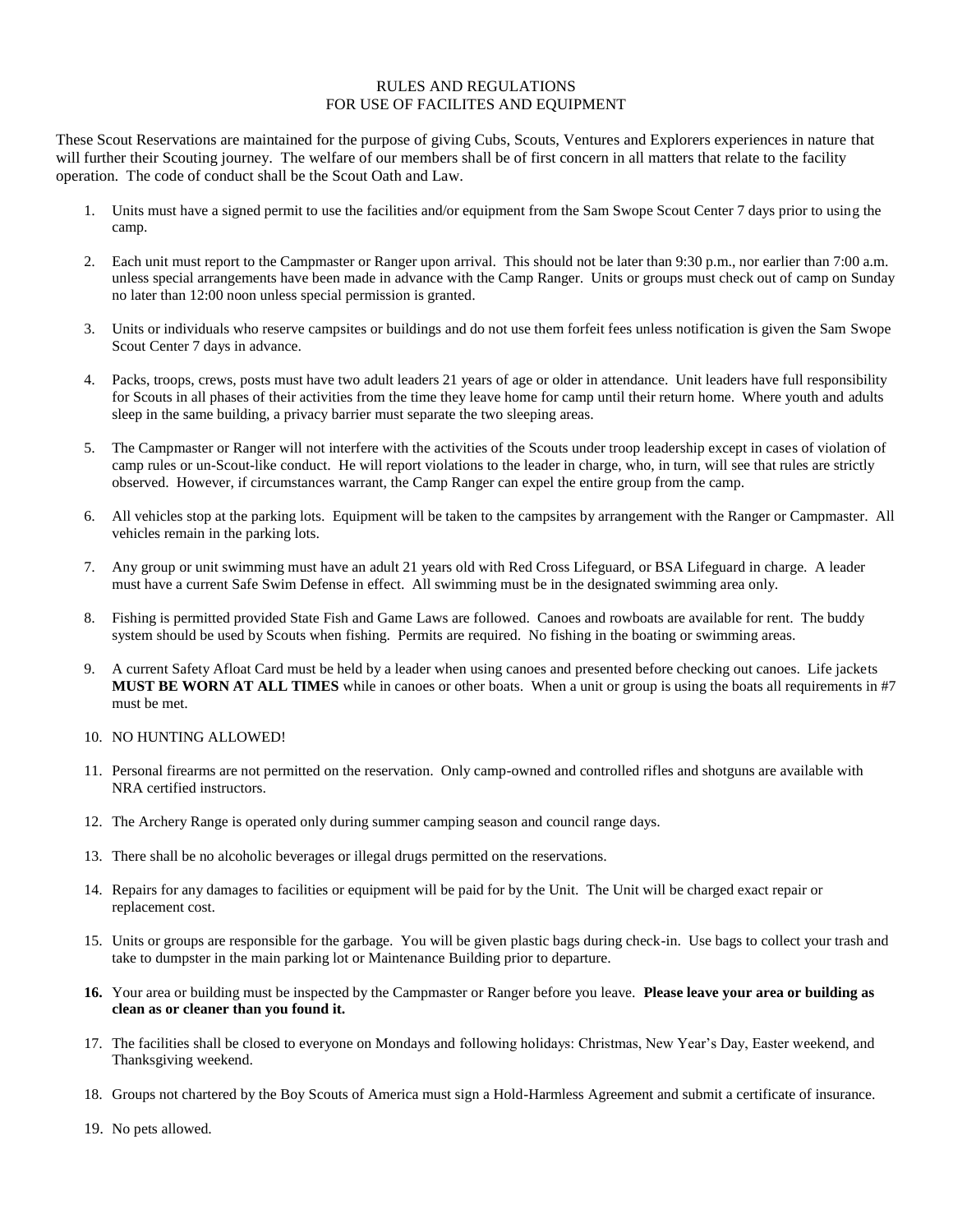## **LINCOLN HERITAGE COUNCIL SCOUT RESERVATIONS PERMIT FOR FACILITIES USE OR EQUIPMENT RENTAL**

#### **Lincoln Heritage Council Boy Scouts of America P.O. Box 36273 Louisville, KY 40233**

(This form is to be completed with fees paid at the Sam Swope Scout Center and presented to the Campmaster or Ranger upon arrival at the Reservation).

### **TIME AND FEE AGREEMENT**

The following rates are daily. If long term rental is desired, fees will be discussed with units individually. Refund on fee will be made on the cancellation of campsite reservation, equipment or facility, provided notice is given the Sam Swope Scout Center seven (7) days in advance. Reservations should be in the Sam Swope Scout Center seven (7) days prior to the event.

| HARRY S. FRAZIER, JR. SCOUT RESERVATION               | <b>SCOUT</b><br><b>CAPACITY</b> | <b>CLEANING</b><br><b>DEPOSIT</b>   | <b>SCOUT</b><br><b>FEE</b> | <b>OUTSIDE</b><br><b>GROUP FEE</b> |  |
|-------------------------------------------------------|---------------------------------|-------------------------------------|----------------------------|------------------------------------|--|
|                                                       | 30                              | \$25                                | \$25                       | \$60                               |  |
|                                                       | 20                              | \$35                                | \$25                       | \$75                               |  |
|                                                       | 30                              | \$15                                | \$15                       | \$50                               |  |
| Amphitheatre (with sound system)                      | 1000                            | N/C                                 | N/A                        | \$175                              |  |
|                                                       | 20                              | \$50                                | \$50                       | \$75                               |  |
| Administration Leader's Lodge (No Sleeping)           | 60                              | \$75                                | \$75                       | \$150                              |  |
|                                                       | 100                             | \$100                               | \$100                      | \$200                              |  |
|                                                       | 300                             | \$100                               | \$400                      | \$600                              |  |
|                                                       | 300                             | \$200                               | \$600                      | \$800                              |  |
| Showers (including Cub World Showers)                 | 100                             | \$100                               | \$50                       | \$50                               |  |
|                                                       | 500                             | \$25                                | \$25                       | \$60                               |  |
|                                                       | 200                             | \$50                                | \$25                       | \$100                              |  |
|                                                       | 50                              | N/A                                 | \$5                        | \$15                               |  |
|                                                       | $\overline{2}$                  | N/A                                 | \$25                       | \$50                               |  |
| Camp Lowe Shelter (2 Available)                       | 25                              | \$25                                | \$25                       | \$60                               |  |
|                                                       | 60                              | \$100                               | \$100                      | \$250                              |  |
|                                                       |                                 | Contact Council office for Pricing. |                            |                                    |  |
|                                                       |                                 | Contact Council office for Pricing. |                            |                                    |  |
|                                                       | $\overline{4}$                  | \$20                                | \$20                       | \$50                               |  |
|                                                       | 24                              | \$50                                | \$50                       | \$100                              |  |
| Rifle, shot gun, archery (fee doesn't include shells) |                                 | \$25                                | N/C                        | \$50                               |  |
| TUNNEL MILL SCOUT RESERVATION                         |                                 |                                     |                            |                                    |  |
|                                                       | 40                              | \$50                                | \$50                       | \$100                              |  |
|                                                       | 150                             | \$100                               | \$100                      | \$200                              |  |
|                                                       | 150                             | \$150                               | \$150                      | \$300                              |  |
|                                                       | 10                              | \$25                                | \$25                       | \$50                               |  |
|                                                       | 20                              | \$15                                | \$15                       | \$40                               |  |
| Swimming Pool (Scout groups only)                     | 75                              | \$100                               | \$200                      | N/A                                |  |
|                                                       |                                 | \$15                                | \$15                       | \$30                               |  |
|                                                       | 20                              | \$15                                | \$15                       | \$40                               |  |
|                                                       |                                 | \$25                                | \$50                       | \$50                               |  |
| <b>CAMP SITES BOTH FACILITIES</b>                     |                                 |                                     | <b>FREE</b>                | \$30                               |  |
| <b>SEASONAL:</b>                                      |                                 |                                     |                            |                                    |  |
|                                                       | 25                              |                                     | \$3                        | \$10                               |  |
|                                                       | 50                              |                                     | \$2                        | \$5                                |  |

Large outside Group Fees: 200 people or more additional \$1.00 per day per person

*These fees are in addition to the facility fees*.

*\*A cleaning deposit is required for all buildings. The Camp Rangers will inspect the area rented the Monday following the visit. If the area has been cleaned thoroughly the deposit check will be returned by mail*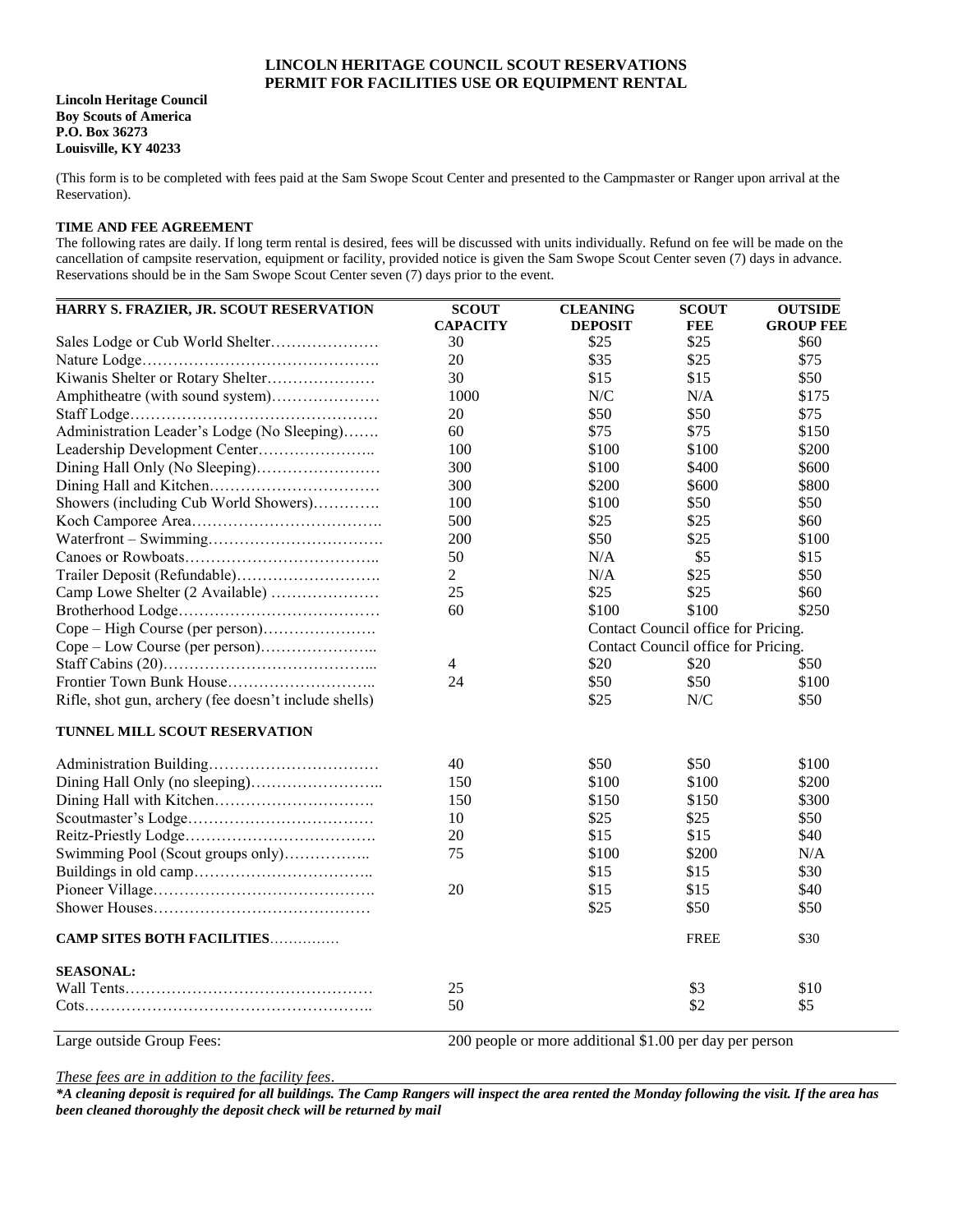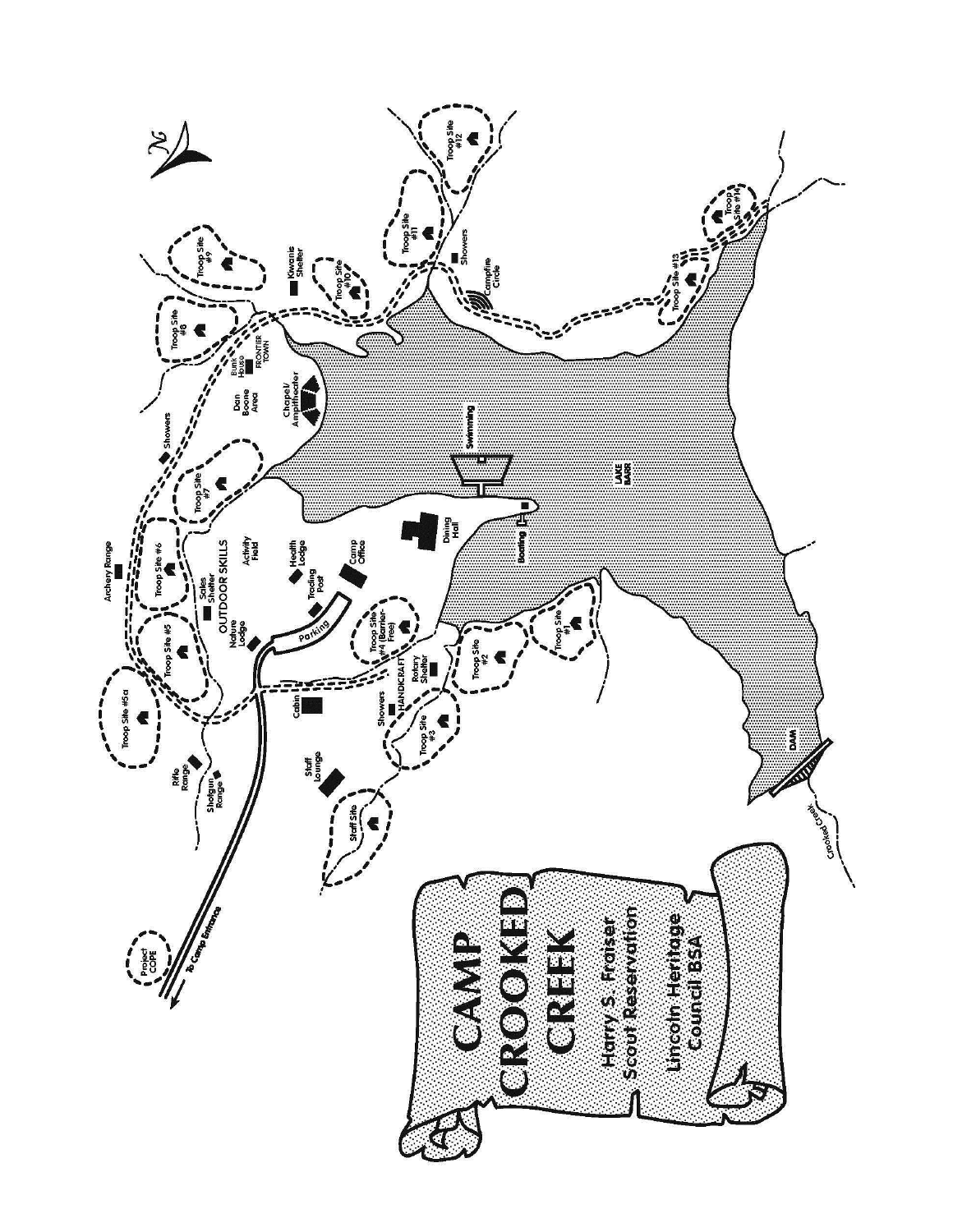